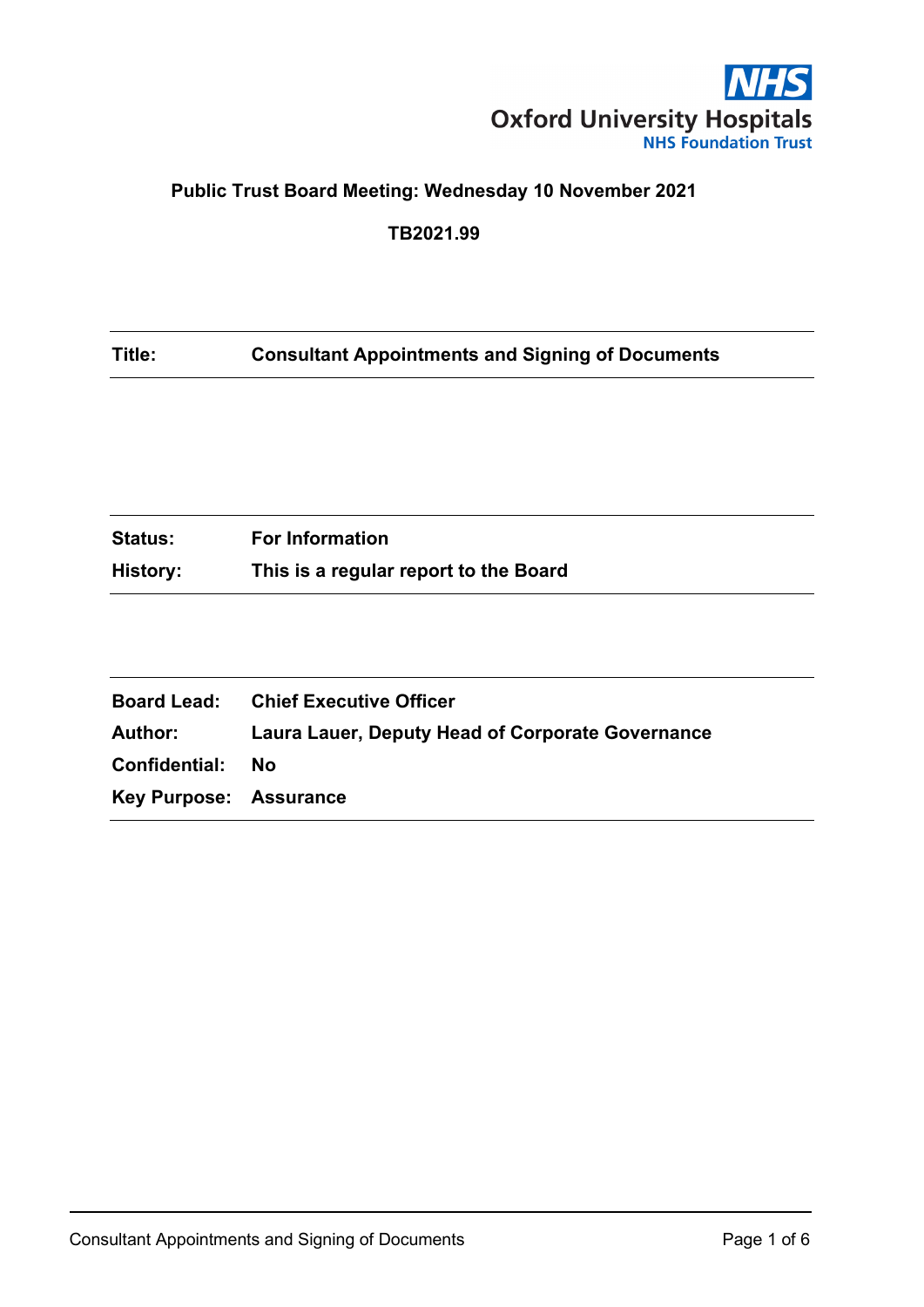## **Consultant Appointments and Signing of Documents**

#### **1. Advisory Appointments Committee Appointments**

The Board is asked to note that Advisory Appointments Committees, under delegated authority of the Chief Executive, have appointed the following Medical Consultants:

| <b>Appointments</b><br><b>Committee</b> |                        | <b>Appointee</b> |                                                    |                                                  | <b>Assigned Mentor</b> |                                   |
|-----------------------------------------|------------------------|------------------|----------------------------------------------------|--------------------------------------------------|------------------------|-----------------------------------|
| <b>Date</b>                             | <b>Chaired</b><br>By   | <b>Title</b>     | <b>Name</b>                                        | <b>Speciality/Department</b>                     | <b>Title</b>           | <b>Name</b>                       |
| 04/08/2021                              | Jonathan<br>Montgomery | Dr               | Lauren<br>Richardson                               | Geratology/general<br>internal medicine          | Dr                     | Shvaita<br>Ralhan                 |
| 06/08/2021                              | Katie<br>Kapernaros    | Dr               | <b>Martin</b><br><b>Hirsch</b>                     | Gynaecology with an<br>interest in Endometriosis | Dr                     | Christian<br><b>Becker</b>        |
| 18/08/2021                              | Paula Hay-<br>Plumb    | Dr               | Sanja<br>Karanovic<br><b>Davies</b>                | Dermatology                                      | Dr                     | Gorav Wali                        |
| 18/08/2021                              | Paula Hay-<br>Plumb    | Dr               | Deborah<br>Sanjutha<br>Arianayagam                 | Dermatology                                      | Dr                     | John Reed                         |
| 18/08/2021                              | Paula Hay-<br>Plumb    | Dr               | <b>Bart</b><br>Sheehan                             | <b>Liaison Psychiatry</b>                        | Dr                     | Zehanah<br><b>Izmeth</b>          |
| 01/09/2021                              | Katie<br>Kapernaros    | Dr               | Susannah<br>Alexandra<br>Elizabeth<br><b>Brain</b> | Neurological<br><b>Rehabilitation Medicine</b>   | Dr                     | <b>Richard De</b><br><b>Butts</b> |
| 06/10/2021                              | Katie<br>Kapernaros    | Dr               | Theodora<br>Gkika                                  | <b>Medical Ophthalmology</b>                     | Dr                     | <b>Stella</b><br>Hornby           |
| 20/10/2021                              | Jonathan<br>Montgomery | Dr               | Sally Anne<br><b>Shiels</b>                        | Obstetric anaesthesia                            | Dr                     | Desi Choi                         |
| 20/10/2021                              | Jonathan<br>Montgomery | Dr               | Asheesh<br>Bharti                                  | General Anaesthesia                              | Dr                     | Robbie<br>Kerry                   |

#### **2. Signing and Sealing of Documents**

- 2.1. Documents which are a necessary step in legal proceedings on behalf of the Trust should also, unless any enactment otherwise requires or authorises, be signed by the Chief Executive or any executive / nonexecutive director. The signing of such documents will also be reported to the Board.
- 2.2. This table below reports to the Board on documents to which the Trust seal has been applied.